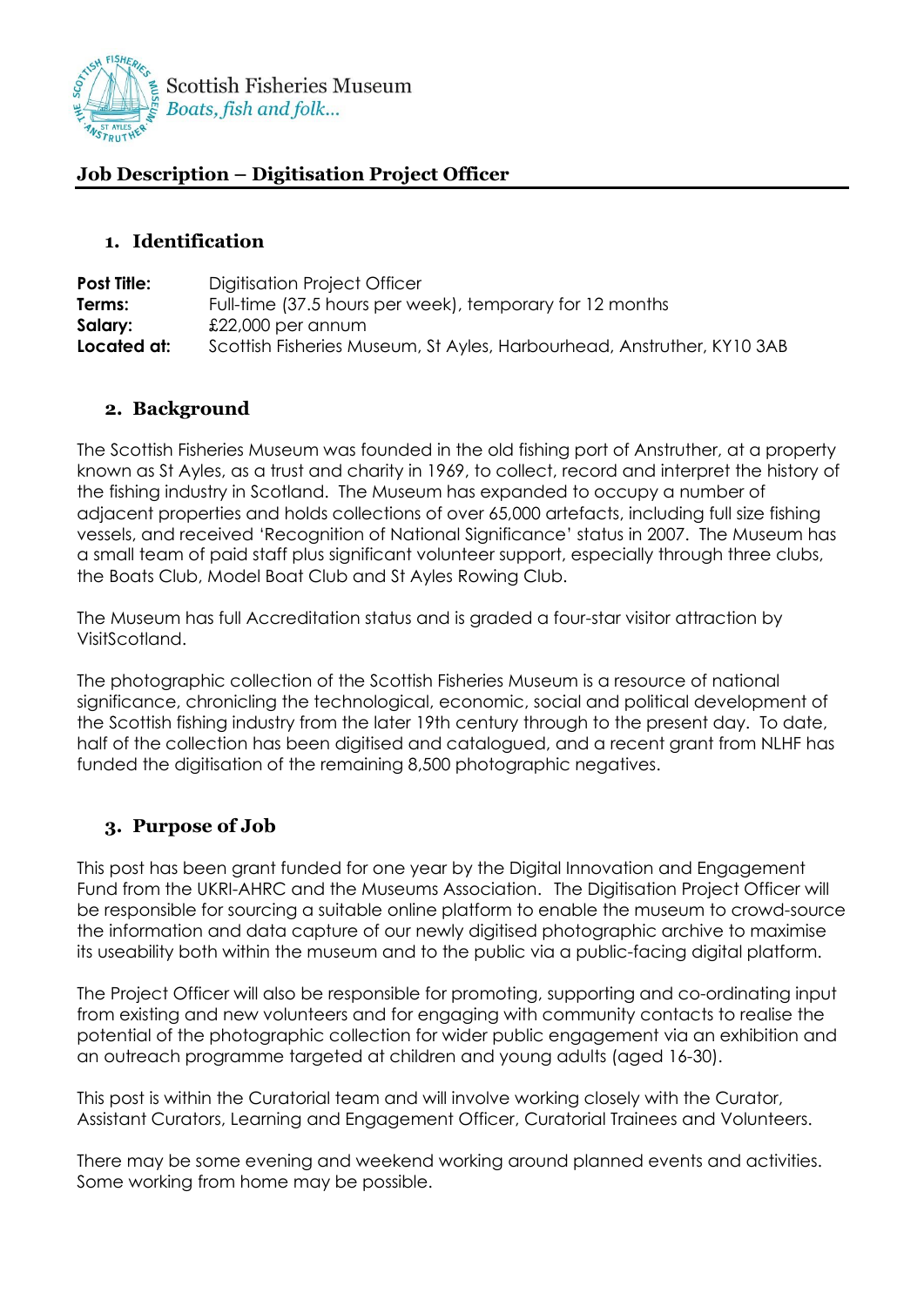# **MAIN ACTIVITIES & RESPONSIBILITIES**

### Digital Platform:

In conjunction with the Curator, you will be responsible for researching, commissioning, and populating an online digital photographic catalogue including:

- Research and assess platforms against a rubric outlining our requirements for ongoing hosting/use, data capture, volunteer input, public access, searchability, monetisation
- Populate and test systems using previously digitised and catalogued collections
- Formulate and agree procedures to populate the chosen digital platform
- Monitor and evaluate performance, troubleshoot as required
- Plan for project legacy ensure that systems are robust enough to continue beyond the project end
- Ensure monetary targets are met (e.g. if specific income is required to maintain the platform)

### Volunteer Engagement:

You will also work with existing and new volunteers to catalogue the images and will:

- Connect with existing volunteers and engage them with the project
- Review and revise existing procedures in light of new systems and remote working and in consultation with existing volunteers
- Recruit new volunteers to the project targeting both those with experience of the industry and younger people with digital skills
- Offer continuing training and support, based on individual needs
- Celebrate milestones and achievements encourage contributions to blogs, talks, events.
- Monitor and evaluate workflows, wellbeing and development

# Audience Development:

You will engage with specified target audiences to raise awareness of the collection and its relevance to contemporary themes and in particular will:

- Establish PR plan and social media strategy and targets related to national events to attain national media coverage
- Engage and consult with groups working with younger people locally and nationally to raise awareness and ensure relevance of key topics
- Create and deliver a series of online, participatory events, in partnership with youth representatives, groups and influencers
- Create and deliver a series of monthly blogs, podcasts, posts in partnership with volunteers and youth representatives, groups and influencers
- Consult with teachers to create and deliver online resources based on the project themes
- Encourage, respond to, and moderate feedback and comments on the photographs
- Curate an exhibition of photographs, with supporting events programme in response to project themes and topics for spring 2022
- Monitor and evaluate all programming to ensure that it is remains relevant to the target audience

### Management and Supervisory Responsibilities**:**

As Digitisation Project Officer you will be accountable to the Curator. The Curator in turn is responsible to the Board and Director of Operations in terms of finance, development, trading and marketing.